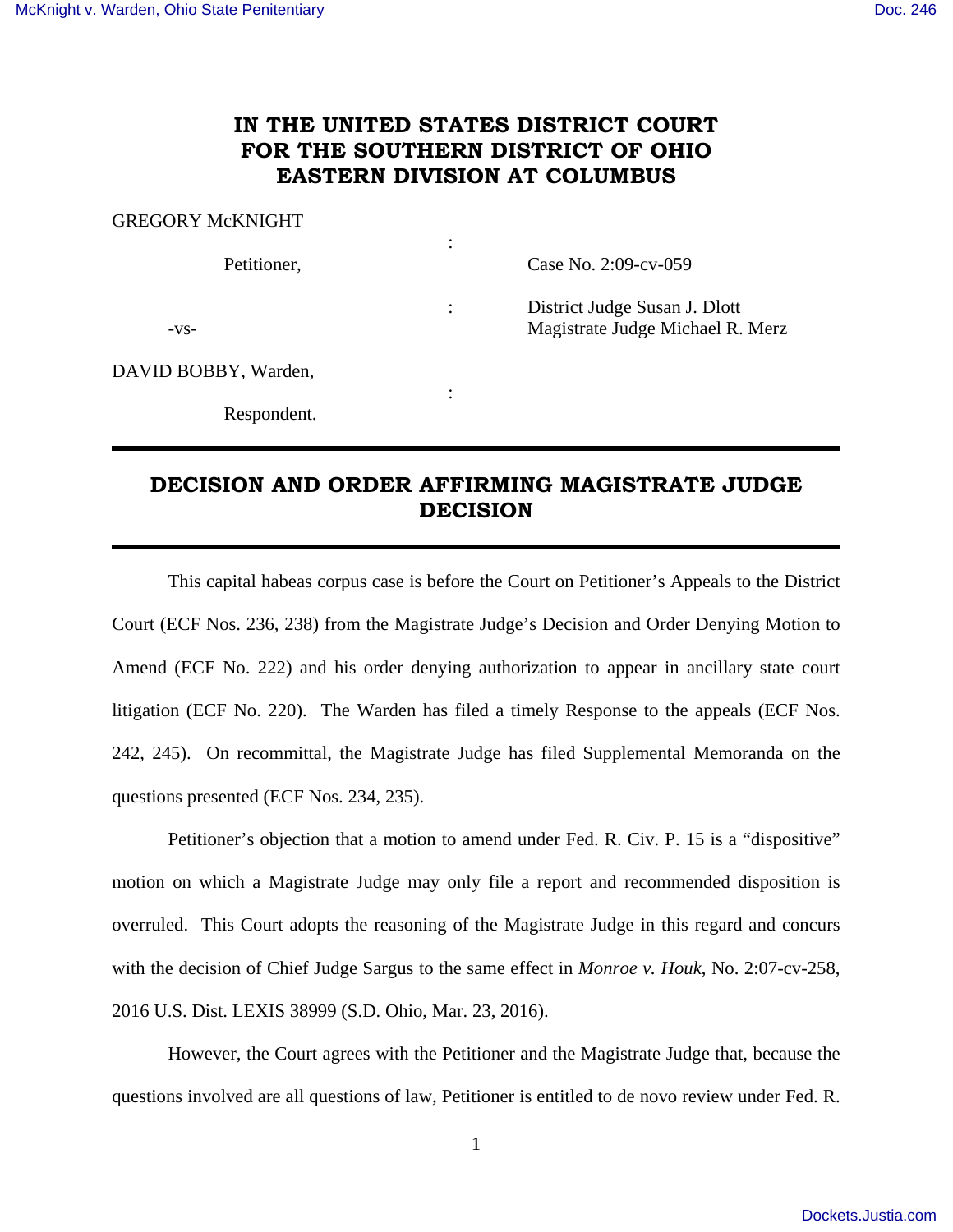Civ. P. 72(a).

The Motion to Amend before the Court sought to add a ground for relief under *Hurst v. Florida*, 136 S. Ct. 616 (2016), claiming that Ohio's capital sentencing scheme under which Petitioner was sentenced is unconstitutional on the same basis as the Florida scheme held unconstitutional in *Hurst* (ECF No. 215). The general standard for considering a motion to amend under Fed. R. Civ. P. 15 is set forth in *Foman v. Davis*, 371 U.S. 178 (1962), and provides generally that motions to amend should be liberally granted unless the amendment would be futile. The Magistrate Judge here applied that standard and concluded that the proposed *Hurst* claim would be futile because Ohio's capital sentencing scheme is materially different from Florida's and *Hurst* does not apply retroactively to cases on collateral review.

The Court agrees with the Magistrate Judge that the correct reading of *Hurst* is that the relative weight of aggravating circumstances and mitigating factors in a capital case is a question of fact which must be decided in the first instance by the trial jury<sup>1</sup> acting unanimously and deciding the question beyond a reasonable doubt. That is to say, that issue is legally analogous to an element in the *Apprendi* line of cases.

However, the Court also agrees with the Magistrate Judge that Ohio's capital sentencing scheme is materially different from Florida's in that it requires, as Florida's did not before *Hurst*, that the trial jury weigh the evidence and conclude unanimously and beyond a reasonable doubt that aggravating circumstances outweigh the mitigating factors. Petitioner is correct that after the jury renders that verdict, under Ohio law the trial judge must independently perform that weighing function and also conclude that the aggravating circumstances outweigh the mitigating factors. But, in contrast to Florida before *Hurst*, an Ohio trial judge never reaches that stage unless the jury has previously returned the required verdict.

 1 Nothing in *Hurst* casts doubt on the validity of that portion of Ohio's capital scheme which allows a defendant to waive a jury and be tried by a panel of three judges.